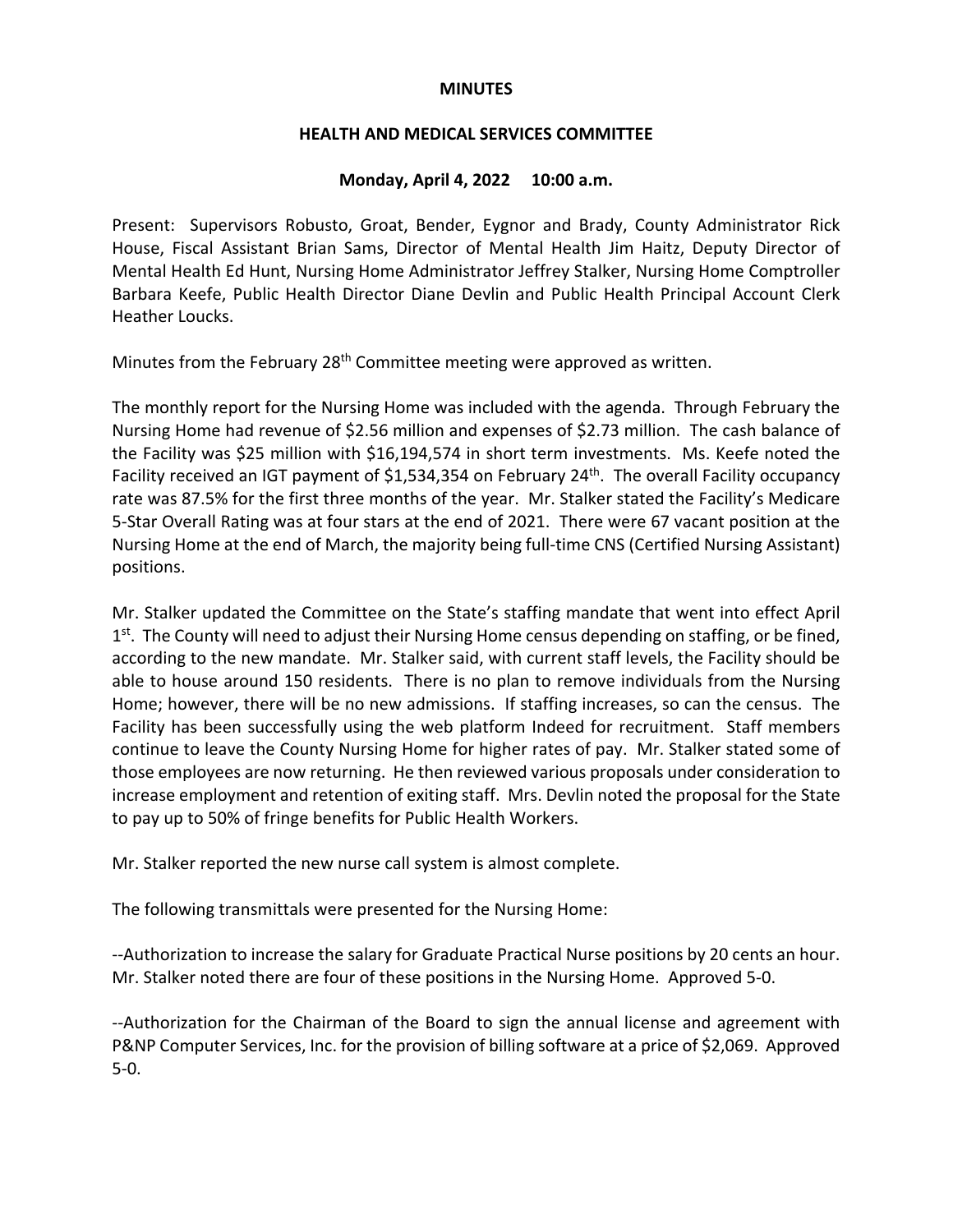Mr. Haitz noted the Mental Health Department also has staffing requirements set by the State, and although there are no fines for being understaffed, the Department cannot provide the necessary services to the community when not fully staffed. The Department received approximately \$150,000 from the NYS Office of Mental Health and Office of Addiction Services and Support to assist with staff recruitment and retention. He noted the competition between the County and other health care facilities. He is providing various in-house employee incentive to retain and recruit staff now, i.e. flexible scheduling. Staff are also being allowed to work up to 40 hours a week; this is needed to provided services during this time of staff shortages.

The monthly financial performance report for Mental Health was reviewed. Through the end of February the Department received \$1.4 million in revenue and had \$1.28 million in expenses. The Department already paid their annual maintenance/utilities and IT/telephone costsfor 2022. The report included a seven-year revenue in excess of expense report showing \$6.3 million; in 2021 alone the amount was \$1.3 million.

The following transmittals were presented for the Mental Health Department:

--Authorization for the Chairman of the Board to sign renewal contracts of affiliation with area colleges and universities for student fieldwork internship education. Approved 5-0.

--Authorization to support the continued operation of the in-patient Psychiatric Unit at Newark-Wayne Community Hospital. Mr. Haitz noted the Center was closed during the COVID pandemic to allow for additional bed space in the hospital. He read from a letter the State sent saying they were not considering the closure of any Office of Mental Health in-patient service. The request is for the hospital to re-open the in-patient psychiatric unit and to abandon any plans to repurpose the Unit. Prior to the pandemic this was a 16-bed Psychiatric Unit. Mr. House stated a meeting is scheduled later this month with representatives of the hospital. Approved 5-0.

Mr. Haitz noted the State Office of Mental Health is developing an Assertive Community Treatment (ACT) plan. This is a form of community based mental health care for individuals experiencing serious mental illnesses that interferes with their ability to live in the community, attend appoints with professionals in clinics and hospitals and manage their mental health symptoms. Wayne County has offered this service to their adult population; however, the program will now be expanded to serve children. Wayne County Mental Health could also be receiving additional funding from the State to provide new mental health services to Veterans.

The Annual Report for the Department of Mental Health and Wayne Behavioral Health Network was received and filed. A copy of the report was electronically sent to all Supervisors prior to today's meeting. The report stated the vision of the Department is to provide a range of behavioral health services to the residents of Wayne County in order to promote emotional wellness and healing. The provision of accessible, affordable and confidential services are designated to address a broad range of behavioral health needs in a timely, professional,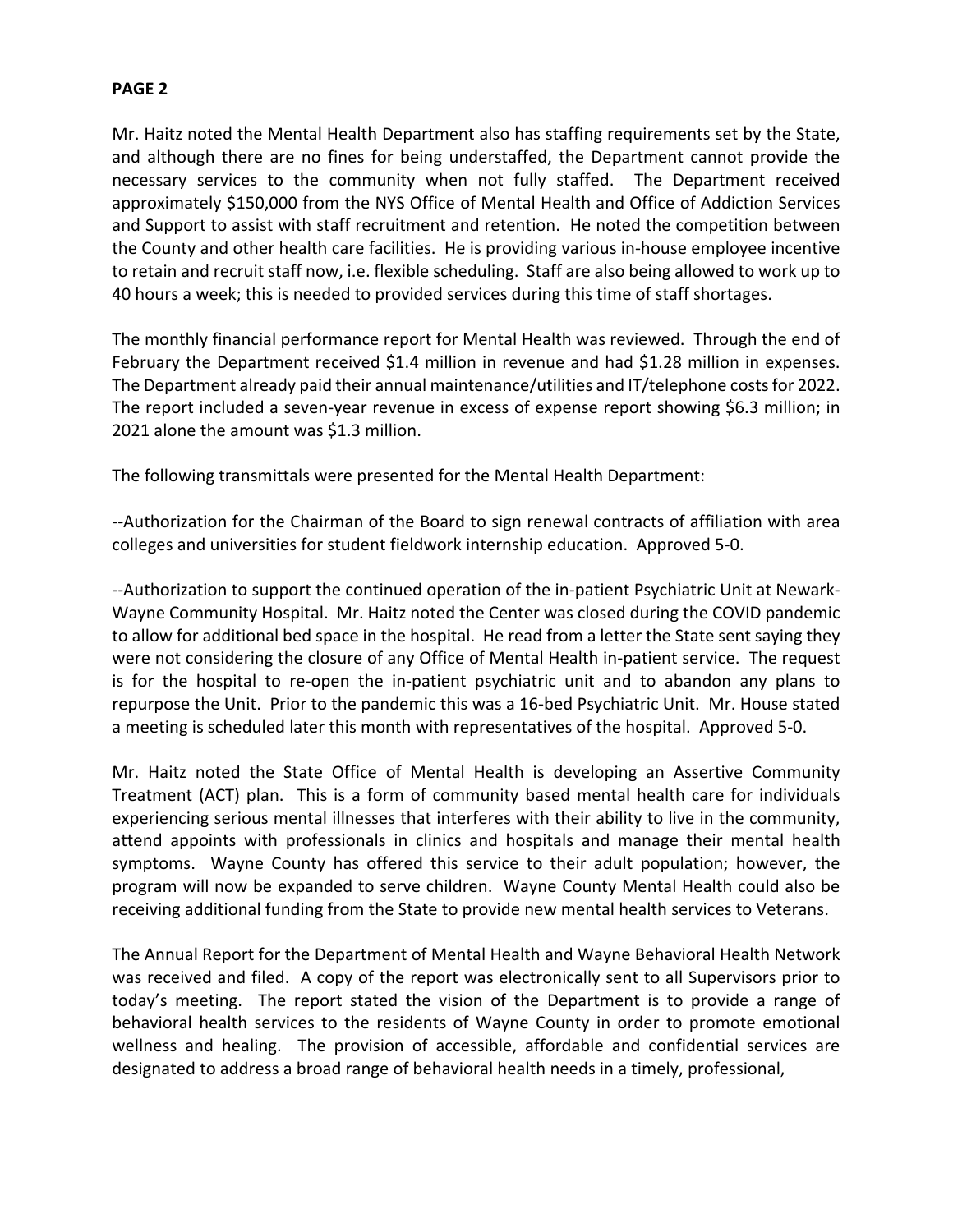competent and client centered manner. The Department offers mental health treatment and support services to residents of the County over three years old. The report detailed each program area. The Department has 32 licensed satellite mental health clinics located in the 11 County school districts. Through a \$4 million grant, the Department established an Open Access Center in 2018 designed to assist residents with treatment and recovery support for opioid addiction and/or other problems. In 2021 the Open Access Center responded to 2,713 encounters. The Department had an influx in caseloads during the COVID pandemic, along with in-person visits, Mental Health provided telehealth treatment services and expanded their mobile services. The report detailed crisis and emergency services offered, along with community programs and services. In 2021 the Department served 4,722 individuals with 66,192 units of service. Forty-eight percent of services were offered at Mental Health clinics and 22% at school clinics. Managed Care paid for 61% of billed services; they are the largest payer source for billed units of service. The Department earned revenue of \$9.9 million, had expenses of \$8.5 million, realizing net revenue over expenses of nearly \$1.4 million during the year.

Public Health's new Health Educator Adrean Lopez and New York State Public Health Corp Fellow Haley Mirarchi were introduced.

The Committee was updated on COVID-19 cases in the County. The Omicron variant is more transmissible; the County is currently in a low transmission status with a seven-day positivity rate of 3.9%. Since the beginning of the Pandemic the County has had 20,495 cases of COVID, resulting in 147 deaths. Vaccinations appear to be working well on keeping those infected out of the hospital and from death. Vaccinations are currently being offered at the County's Public Health Department by appointment every Thursday. The County is still providing in-home vaccinations for seniors and those that cannot leave their residence. Seventy percent of Wayne County residents who qualify for a COVID vaccination have received at least one shot.

Other areas updated include:

- $\triangleright$  Lead: Two reports were addressed during March of children with high lead levels from the same household.
- $\triangleright$  Communicable Diseases: There were 36 reports of communicable diseases during the month.
- $\triangleright$  Rabies: The Department received 19 reports of animal bites during the month and one animal was tested for rabies, the test was negative. The Department's first Rabies Clinic for 2022 is scheduled for April 16<sup>th</sup> at the Lyons School District Bus Garage. Appointments are required for this drive-thru clinic.
- $\triangleright$  Flu Vaccinations: In the past the Public Health Department offered both public and employee flu clinics. As flu shots are offered at almost all drug stores at this time, along with doctor offices, public flu shot clinics were stopped. Last year the Department ordered 400 flu vaccination doses for employee clinics, only utilizing 160 of them. Mrs.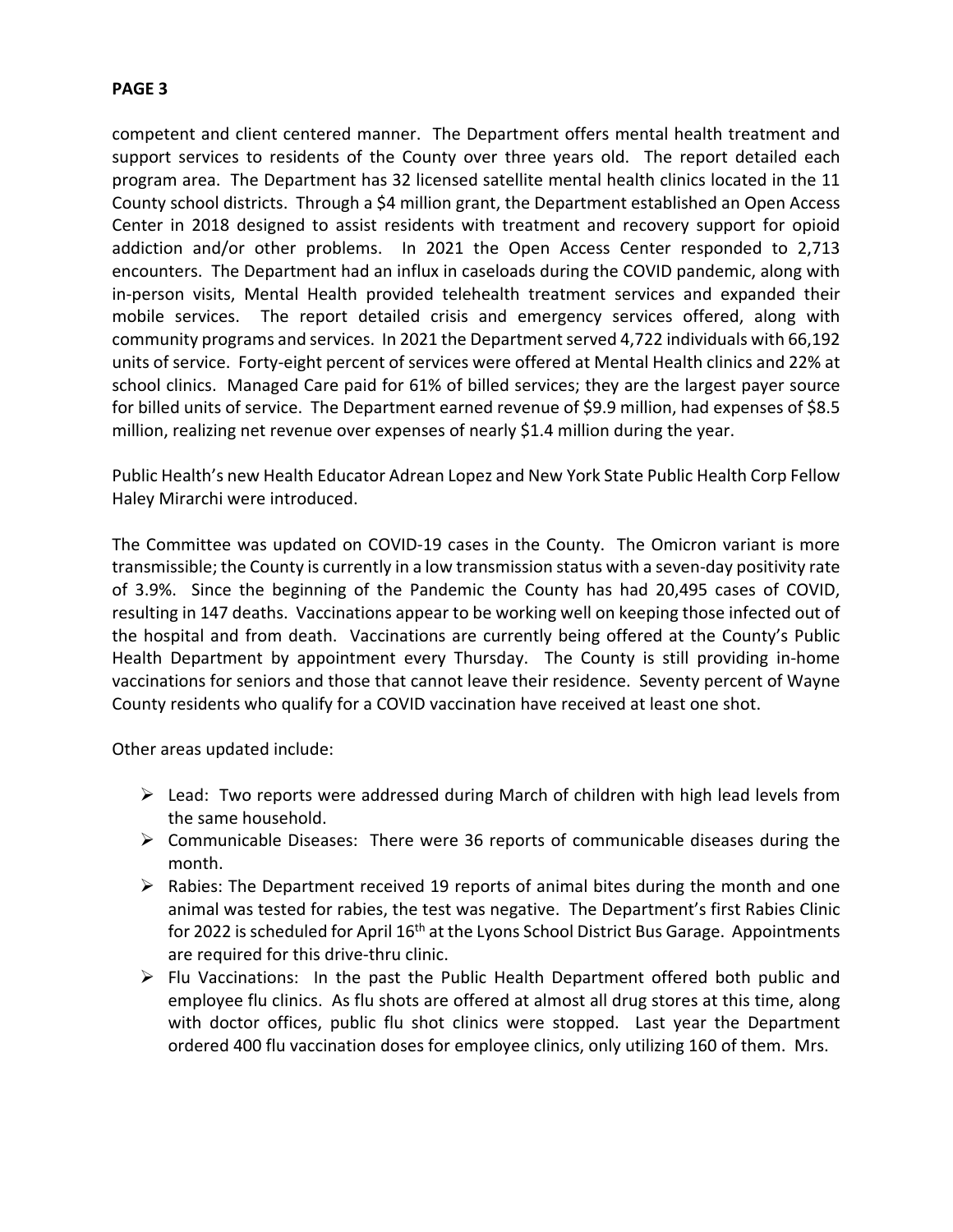## Devlin questioned if the County should continue their in-house employee flu clinics. After a short discussion, it was agreed these clinic would no longer be held. There will remain a limited stock of flu vaccine in the Office for use on necessary cases.

- $\triangleright$  Community Health Assessment: The assessment determined the first priority of residents is promoting wellbeing and preventing mental and substance use and the second is prevention of chronic disease.
- $\triangleright$  Education: How the County's Public Health Office is, and will continue, to be available to municipalities regarding recreational marijuana use and store fronts was discussed. Ms. Mirarchi sent emails to obtain information on how many CBD retail stores are currently operating and ifs Town/Villages had opted out or if they will be allowing retail and/or consumption stores in their jurisdictions. She also informed these offices a Public Health Representative is available to meet with their Boards if requested. Municipalities could opt out of allowing store fronts in their communities to sell marijuana, but they cannot stop individuals from smoking it. Mrs. Devlin said municipalities may want to review their zoning plans to make sure they are appropriate and update for changes in the marijuana law, if needed. A license through the State will be needed to grow the plants, another to harvest and prepare the distribution, another for the sale and another to operate a consumption front. The State has an Office of Cannabis Management website that has a great deal of information on it. The Public Health Department will also work with individuals who plan to sell marijuana to make sure they are following all State and local regulations.
- $\triangleright$  Financials: Ms. Loucks noted ELC COVID payment reimbursements are six months behind. The State will pay for the home test kits the County purchased earlier in the year. The Public Health Department has had \$1.39 million in COVID costs to date and \$1.43 million in revenue. Ms. Loucks informed members the Department's State Aid application was submitted in February and approved in March for up to \$738,868; this is over \$75,000 less than last year's appropriation. The cost of Pre-K related services has increased, there are currently 263 youngsters enrolled in this program. The last time there was an increase in rates was for the 2017-18 school year; the increase is substantial. Discussion was held on establishing new Related Service rates as the Pre-K program is receiving more Medicaid revenue than what is currently being paid to Providers, thus creating a negative Cost Report. The State could require the County to pay back the difference between what is paid to providers and what is received by the County from Medicaid. For the past two years, this amount is ~\$300,000 each year. A resolution is on the agenda to increase the Related Service Rates from \$70/.5 hour to \$80/.5 hour and to increase Service Coordination from \$20/hour to \$50/hour.

Mrs. Devlin noted the current cost for in-county transportation services offered to Pre-K and Physically Handicapped Education Programs is low. She questioned if the County sales tax revenue funding currently provided to school districts is discontinued, it may affect how incounty transportation is provided and could see a significant increase in cost.

The following transmittals were presented for the Public Health Department: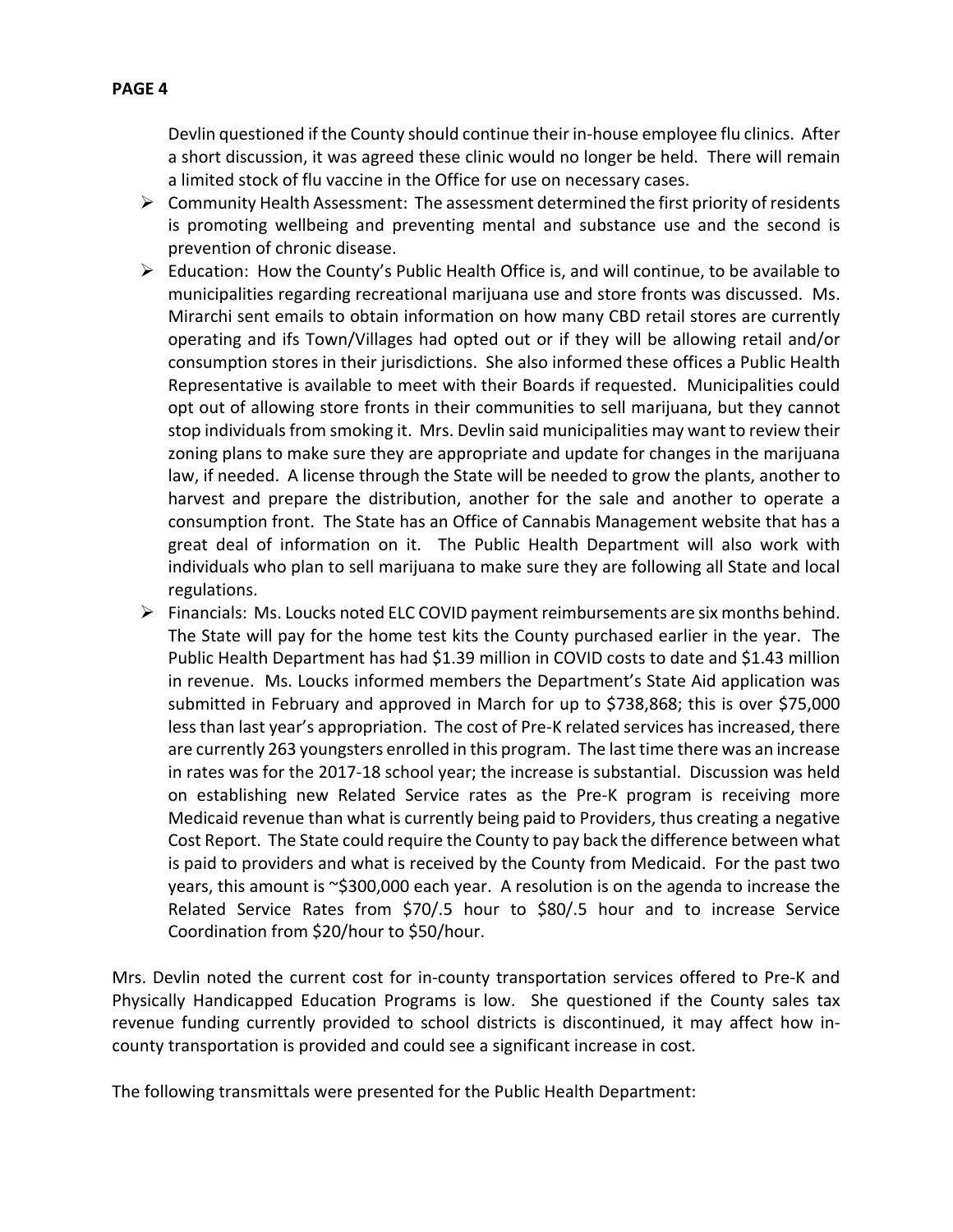--Authorization for the Chairman of the Board to sign a three-year contract with the New York State Department of Health for the provision of rabies control activities for a payment of \$47,322 to the County. The State proposed hospital costs for post exposure to rabies not exceed Medicaid rates. Approved 5-0.

--Authorization for the Chairman of the Board to sign amended related service contracts with providers of services for Preschool Age Children with Handicapping Conditions to allow for an increase in rates paid to contractors. Mrs. Devlin said Medicaid reimbursement rates are higher than what the County pays many of their providers. She also noted the difficulty in obtaining needed vendors to provide related services; hoping the increase in rates will attract additional people to work for Public Health. Approved 5-0.

--Authorization for the Chairman of the Board to sign a contract with Wayne-Finger Lakes BOCES for the transportation of youth in Early Intervention and Pre-K Programs for a cost not to exceed \$1,340,000. Approved 5-0.

The Annual Report for the Public Health Department was received and filed. A copy of the report was electronically sent to all Supervisors prior to today's meeting. During 2021 the main focus of Wayne County Public Health remained on COVID pandemic response activities. The Wayne County Public Health Department operated on a \$10 million budget, with a \$1.7 million County cost. The highest cost in the Department is the Pre-K Program at 68%. The Department received national accreditation through the Public Health Accreditation Board for their efforts to improve and protect the health of the public by advancing and transforming the quality and performance of governmental public health. A list of services offered directly at the Public Health Office and those contracted for were included in the report. During 2021 the County had 9,228 new cases of COVID-19, with the largest upswing occurring at the end of the year. At the end of 2021 Wayne County had 111 reported COVID-19 deaths, which is under 1% of those who tested positive for the virus. Efforts the Public Health Department made with the general public, the farming community, and schools for COVID education and vaccination was detailed in the report. Besides COVID, the Department was also responsible for investigating many communicable diseases. During 2021, nine animals in the County tested positive for rabies, the majority being raccoons. The Department held four drive-thru rabies clinics, sent 30 specimens to the NYS Wadsworth Laboratory for rabies testing, completed 274 animal investigations, and were involved in the health care of 48 people for post exposure rabies prophylaxis. The local Public Health Office offers several family health programs. Thirty-seven percent of children ages one and two that were eligible for lead testing did not have the test performed. Educational work done by the Department was hi-lighted in the report, as were emergency preparedness actions. There were 340 children/infants enrolled in the Public Health's Early Intervention Program in 2021. There were 415 Pre-K students, with services provide through school districts, agencies, and independent providers.